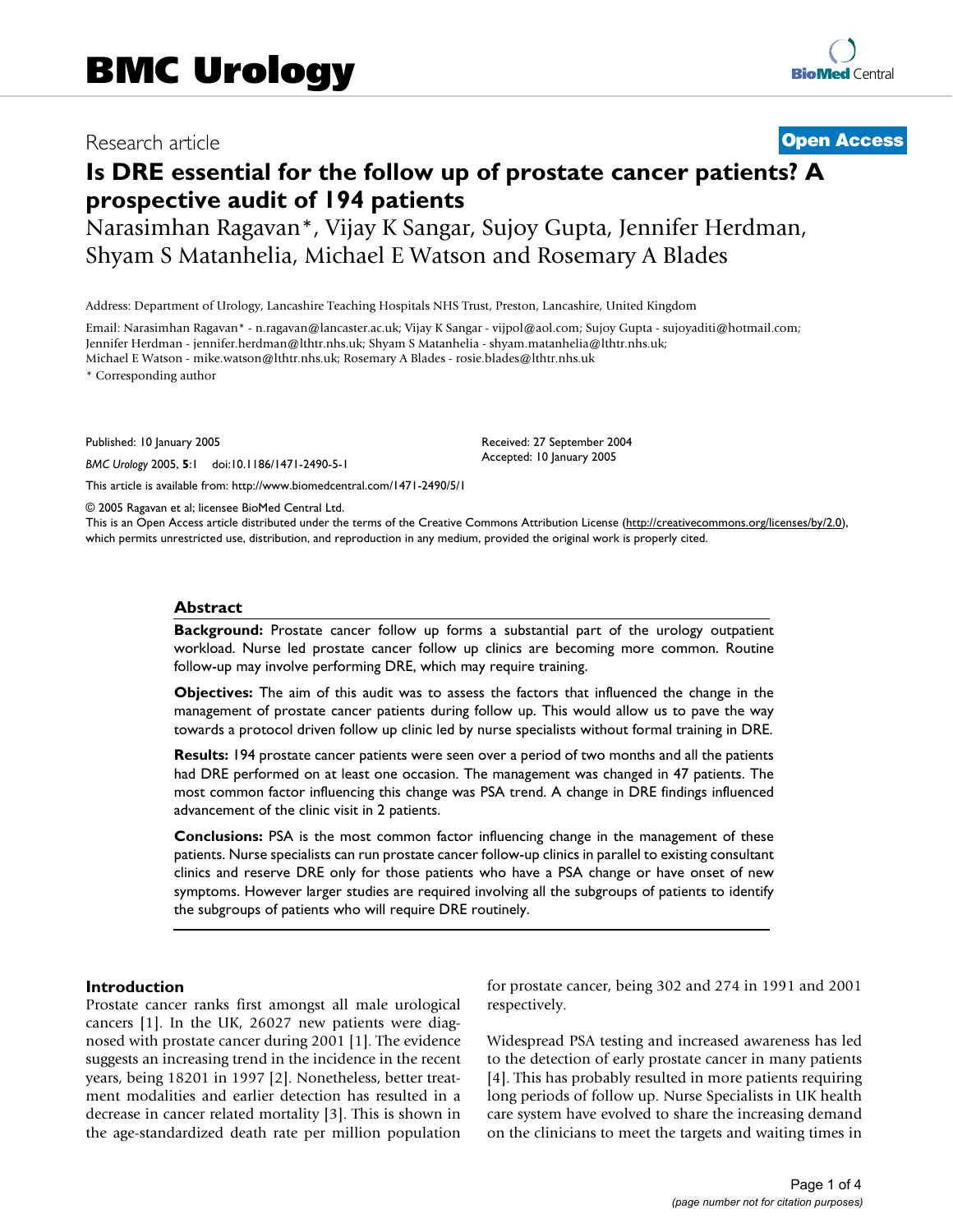all the specialties. In urology, Nurse Specialists have assumed various roles including prostate assessment clinics, urodynamics and flexible cystoscopy [5]. In some health care trusts, Nurse Specialists are involved in the follow up of treated prostate cancer patients.

Faithfull et al studied the use of telephone follow up of prostate cancer patients by nurse specialists. They found that this method of follow-up at 3, 6 and 12 weeks post radiotherapy was effective and economical [6]. In addition a study on the follow-up of prostate cancer patients by on-demand contact with a nurse specialist was found to be as effective as traditional outpatient follow up by urologists [7].

The EAU guidelines [8] suggest that prostate cancer patients should be followed at regular intervals with a disease specific history and PSA estimation supplemented by digital rectal examination. This would suggest that all Nurse Specialists undertaking the role of follow-up of such patients should be trained in DRE. Data on the role of DRE in the follow up of prostate cancer patients is available only for the subgroup of patients who have had treatment with curative intent (radical prostatectomy or radical radiotherapy) and these studies show that PSA trend plays a more important role than DRE. However there is limited data available on the role of DRE and other factors (e.g. LUTS, Bone pain etc) in the follow up of diagnosed prostate cancer patients in the general setting involving all treatment varieties which is likely to be encountered in a nurse led follow up clinic.

The aim of this audit was to prospectively assess the various factors that influence a change in the management of the prostate cancer patients on follow up and to highlight the feasibility of nurse led clinics for the follow up of prostate cancer patients.

### **Methods**

Over a two-month period (Dec 2002–Jan 2003) all the prostate cancer patients being followed up in the Urology outpatient clinics at our institution were audited prospectively. The patients were seen by a Consultant, Specialist Registrar or Senior House Officer. The period of followup, initial stage of the disease, management modality, consecutive PSA values and consecutive DRE findings (if available) were recorded on specifically designed data collection forms. All the patients had DRE done on at least one occasion. The change in the management was defined as any alteration in the follow-up pattern; either as an advancement or postponement of a future appointment, the need for further investigation or treatment, the admission of a patient and the referral to a different specialist, for example an Oncologist or Palliative Care specialist

The attending physicians were requested to record whether there was any change in the management and which factors influenced the change. They were specifically requested to record whether DRE influenced a change.

### **Results**

During the period studied 194 patients being followed up for treated prostate cancer were included. The mean age was 74.8 years and the stages at initial diagnosis were: T1  $(n = 73)$ , T2  $(n = 63)$ , T3  $(n = 44)$ , T4  $(n = 14)$ . Ten patients had metastatic disease. The management modalities that these patients had undergone included: hormonal manipulation (68), orchidectomy (8), radical radiotherapy with hormonal manipulation (15), radical radiotherapy (48), radical prostatectomy (21), brachytherapy (1) and active surveillance (33) (Table 1). The management changed in 47 of 194 (24%) patients. The factors that influenced the changes included PSA trend  $(n = 27)$ , LUTS  $(n = 10)$ , bone pain  $(n = 4)$ , change in DRE findings  $(n = 2)$  and other factors namely abnormal renal functions  $(n = 1)$ , hematochezia (n = 1), pruritis (n = 1) and erectile dysfunction (n  $= 1$ ) (Table [2\)](#page-2-0).

| Table 1: Management categories of the follow up prostate cancer patients |  |  |  |  |  |  |  |  |  |
|--------------------------------------------------------------------------|--|--|--|--|--|--|--|--|--|
|--------------------------------------------------------------------------|--|--|--|--|--|--|--|--|--|

| Management                         | Number of patients | Percentage of the total number ( $n = 194$ ) |
|------------------------------------|--------------------|----------------------------------------------|
| Active surveillance                | 33                 | 17                                           |
| Radical prostatectomy              | 21                 | 10.8                                         |
| Radical radiotherapy               | 48                 | 24.8                                         |
| Radical radiotherapy With hormones | 15                 | 7.8                                          |
| Brachytherapy                      |                    | 0.5                                          |
| Hormone therapy                    | 68                 | 35                                           |
| Orchiectomy                        | 8                  | 4.1                                          |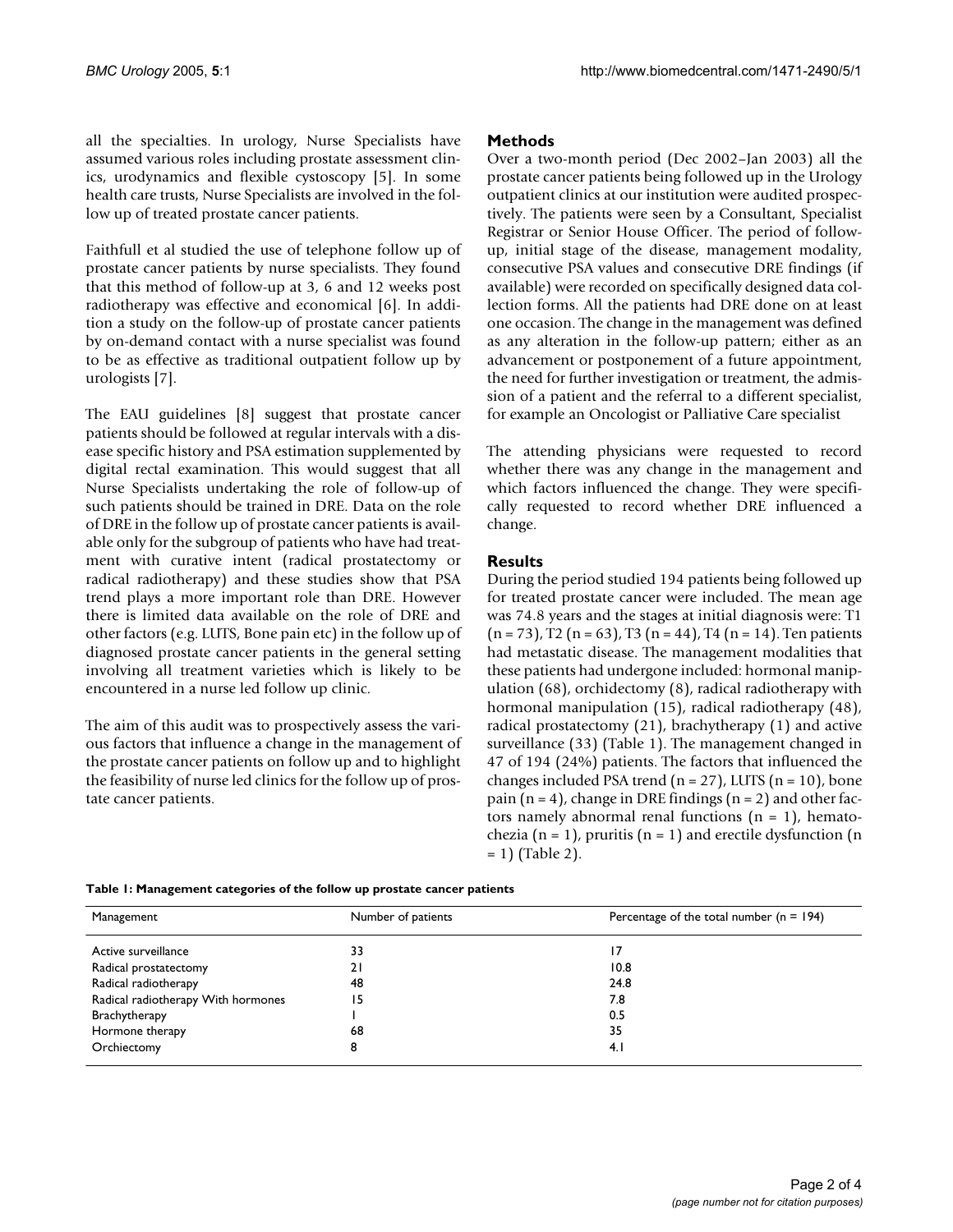| Factors                      | Number of patients | Percentage of the total number of changes ( $n =$<br>47) |
|------------------------------|--------------------|----------------------------------------------------------|
| PSA trend                    | 27                 | 57.5                                                     |
| Lower urinary tract symptoms | 10                 | 21.3                                                     |
| Bone pains                   |                    | 8.5                                                      |
| DRE findings                 |                    | 4.3                                                      |
| Pruritis                     |                    | 2.1                                                      |
| Altered renal functions      |                    | 2.1                                                      |
| Erectile dysfunction         |                    | 2.1                                                      |
| Bleeding per rectum          |                    | 2.1                                                      |

#### <span id="page-2-0"></span>**Table 2: Factors that influenced a change in management**

In this audit PSA trend was the most common factor that resulted in a management change. In the two patients there was a change in DRE findings (progression from  $T_2b$ disease to  $T_3$  disease as observed by the assessor). This only resulted in the subsequent visit being sooner than planned.

## **Discussion**

The follow up of patients with prostate cancer has traditionally included a disease specific history, serial PSA estimations and a DRE. The roles of PSA and DRE have been extensively evaluated in the diagnosis of prostate cancer patients [9,10]. There have only been a few studies questioning the importance of DRE in the follow up of patients treated with a curative intent [[11-13] and [14]]. These have been based on groups of patients undergoing specific treatments. These studies concluded that DRE is unnecessary in the follow up of patients if PSA is undetectable. However there have been rare case reports describing local or systemic recurrence in the absence of detectable PSA [15,16].

There are no reported studies in the English language assessing the role of routine DRE in the follow up of all treated prostate cancer patients in a general urology outpatient setting. In addition, studies assessing the various factors (e.g LUTS, bone pains etc) that influence a change in the management of these patients have not been reported.

The present audit shows that PSA trend is the most common factor influencing a change in management whilst DRE plays a very limited role. Further, there are other factors that influence a change in the management of these patients' e.g. Bone pain and LUTS.

Although the numbers of patients involved in this audit are moderate it would suggest that Nurse Specialists could deliver the optimum care in following up treated prostate cancer patients. Such Nurse led clinics could be carried out in parallel to the existing Consultant clinics thereby allowing the availability of medical personnel to perform DRE where deemed necessary. A protocol to perform DRE when there is an increase in PSA, onset of new symptoms or worsening of existing symptoms would be suitable for such a clinic. This audit suggests that Nurse Specialists need not be trained to perform DRE before the establishment of such clinics. However larger studies are required to identify subgroups of treated prostate cancer patients who may require a DRE on a regular basis. Alternatively nurses could be taught to undertake DRE thereby further reducing clinician workload. This would require a standardised and validated teaching method, which currently does not exist. In our hospital this audit has influenced the initiation of Nurse led prostate cancer follow up clinics conducted in parallel to the consultant clinics.

# **Competing interests**

The author(s) declare that they have no competing interests.

# **Authors' contributions**

NR – Along with VKS conceived the study, collected the data and jointly prepared the text with VKS – Along with NR conceived the study, assessed the data and prepared the text, SG – Participated in collecting patients details and in the preparation of the text, JH – helped in approaching the patients and data collection, SSM – Advised regarding the design of the study and contributed to the text, MEW – Advised regarding the design of the study and contributed to the text, RAB – Overall supervision of the project with periodic assessment on progress and preparation of text

All authors have read and approved the final manuscript.

#### **References**

1. Office of National Statistics Series MB1 no 32: **Registration of cancer diagnosed in 2001, England.** 2001 [[http://www.statis](http://www.statistics.gov.uk/downloads/theme_health/MB1_32/MB1_32.pdf) [tics.gov.uk/downloads/theme\\_health/MB1\\_32/MB1\\_32.pdf](http://www.statistics.gov.uk/downloads/theme_health/MB1_32/MB1_32.pdf)]. London: Her Majesty's Stationary Office